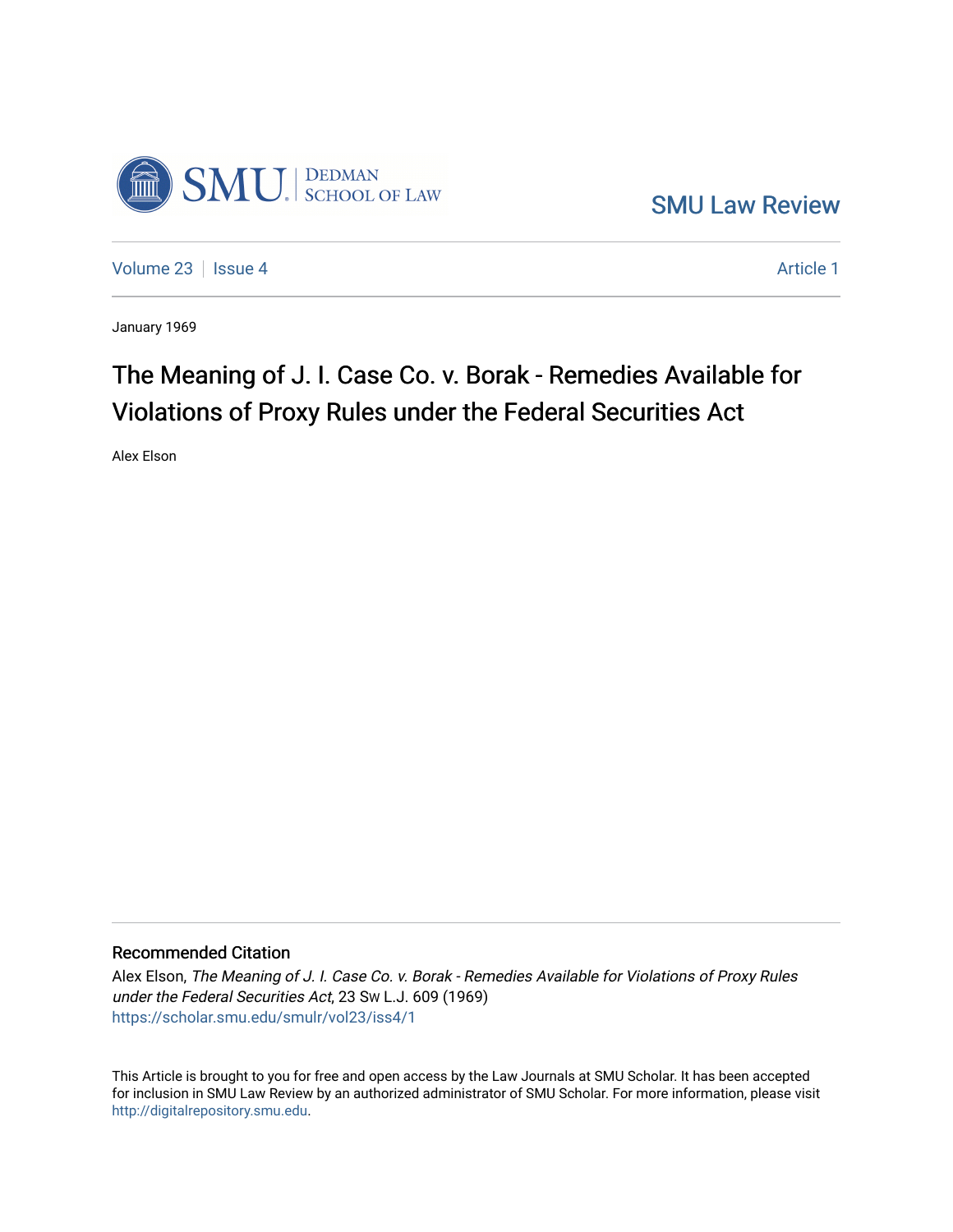# THE **MEANING** OF **J. I. CASE CO.** V. BORAK **-** REMEDIES **AVAILABLE** FOR **VIOLATIONS** OF PROXY **RULES UNDER** THE FEDERAL **SECURITIES ACT\***

### $b<sub>y</sub>$

## *Alex Elson\*\**

**T** HE FULL significance of *J.I. Case v. Boraki* was anticipated **by** Judge Henry **J.** Friendly of the Court of Appeals for the Second Circuit in his penetrating and scholarly Benjamin Cardozo lecture.<sup>2</sup> The thrust of this lecture was that the *Erie* decision,' **by** uprooting the spurious uniformity of *Swift v. Tyson4* and insisting that federal courts defer to the states on matters outside the states' grant of power to the nation, cleared the way for a truly uniform federal common law on issues of national concern that has developed fruitfully and will continue to grow. His prime illustration of the development of federal common law **by** the United States Supreme Court was the *Lincoln Mills* doctrine<sup>5</sup>—that Congress, by granting jurisdiction to the federal courts over suits "for violation of contracts between an employer and a labor organization representing employees in an industry affecting commerce  $\dots$ , or between any such labor organization," gave a mandate to federal judges to fashion a body of contract law consistent with the policy of federal labor statutes and binding on all courts. Judge Friendly foresaw the development of federal common law of corporate responsibility already under way in decisions **by** the federal courts "implying causes of action from and filling interstices in laws administered by the SEC."' His lecture was delivered after the Seventh Circuit decision in *Borak,8* but before it was affirmed by the Supreme Court. Referring to *Borak,* he stated that holdings of this character would become "of even greater importance if Congress adopts the proposal of the SEC to make various sections of the Securities and Exchange Act applicable to certain unlisted companies." Congress subsequently adopted these proposals.<sup>10</sup> *Borak* vindicated, if vindication was necessary, Judge Friendly's role as a prophet of things to come.

- **8 317 F.2d 838** (7th Cir. 1963).
- 'Friendly, *supra* note 2, at 414 n.152.

**1078** Stat. *565* (1964), *amending* Securities Exchange Act of 1934, **§§ 3, 12, 14, 15, 20, 23, <sup>15</sup>**U.S.C. **§§** 78(c), (1), (n), (o), (t),.(w) **(1963).** These amendments were adopted after the United States Supreme Court decision in *Borah.*

**<sup>\*</sup>** This Article is based on a lecture delivered to the Illinois Institute for Continuing Legal Education on March **7,** *1969,* and to the Open Meeting of the Committee on Federal Regulation of Securities of the Section of Corporation, Banking and Business Law of the American Bar Association held in connection with its annual meeting in Dallas, Texas, on August **10,** *1969.*

**<sup>\*\*</sup>** Ph.B., J.D., University of Chicago. Attorney at Law, Chicago, Illinois. **Of** Counsel for the plaintiff in *J.I. Case Co. v.* Borak.

**<sup>1 377</sup> U.S.** 426 (1964).

Friendly, *In Praise of Erie-And of the New Federal Common Law, 39* N.Y.U.L. REv. 383, **412-14 (1964).**

<sup>&</sup>lt;sup>3</sup> Erie R.R. v. Tompkins, 304 U.S. 64 (1938).

<sup>441</sup> U.S. (16 Pet.) 1 (1842).

<sup>&#</sup>x27; Textile Workers Union v. Lincoln Mills, **353** U.S. 448 (1957).

**<sup>629</sup> U.S.C. S** 185(c) **(1965).**

<sup>&#</sup>x27;Friendly, *supra* note 2, at 413.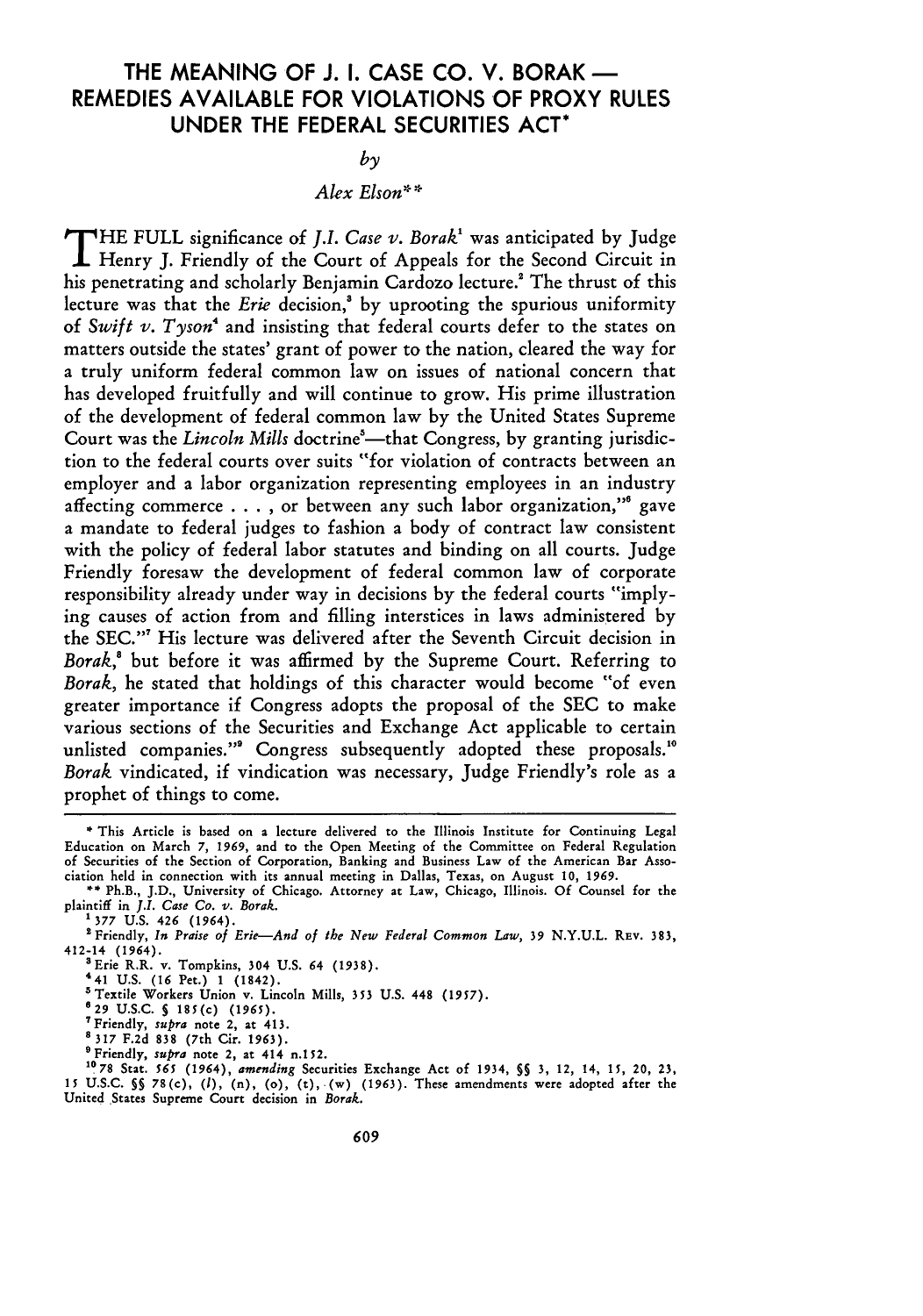During the twenty-year period prior to *Borak,* federal courts in a substantial number of cases had implied private rights of action under sections **6 (b), 7** (c), **10 (b),** 14 (a), and **29 (b)** of the Securities Exchange Act of **1934.11** *Borak* strongly endorsed and articulated the case for the implied cause of action, and the unanimity of the Court left no doubt as to the direction lower courts were to go. Five years have gone **by** since *Borak* was decided **by** the Supreme Court."2 The significance of this decision in the development of securities law, and particularly in the articulation of judicial remedies for securities frauds, is the broad proposition to which this Article is addressed.

#### I. **J.** I. **CASE** v. BORAK

To understand the impact of *Borak* on the development of securities law it is important to view, as background, the petition and holding in this case. Plaintiff's complaint, brought as a representative class action in federal district court, has two counts. The first count, based on diversity of jurisdiction, charges violation of Wisconsin law, particularly the deprivation of pre-emptive rights of shareholders and directors' breach of duty

For decisions under section 14(a) of the 1934 Act, see Dann v. Studebaker-Packard Corp., **288** F.2d 201 (6th Cir. **1961);** Central Foundry Co. v. Gondelman, **166** F. Supp. 429 (S.D.N.Y. **1958);** Rosen v. Alleghany Corp., **133** F. Supp. **858 (S.D.N.Y.** 1955); Horwitz v. Balaban, 112 **F.** Supp. 99 **(S.D.N.Y. 1953);** Tate v. Sonotone, **5** S.E.C. **310** (S.D.N.Y. 1947). *See also* Mack v Mishkin, **172** F. Supp. **885,** 889 **(S.D.N.Y.** 1959); Textron v. American Woolen Co., 122 F. Supp. 305, 308 (D. Mass. 1954). And see Brown v. Bullock, 194 F. Supp. 207, 231 (S.D.N.Y.).<br>aff'd on other grounds, 294 F.2d 415 (2d Cir. 1961), and Phillips v. United Corp., 5 S.E.C. 443 **(S.D.N.Y.** 1947), where violations of the same proxy rules, made applicable by other provisions of the federal securities laws, were involved.

As to **§** 10(b) of the 1934 Act, see Ellis v. Carter, **291 F.2d** 270 (9th Cir. 1961); Matheson v. Armbrust, 284 **F.2d** 670 (9th Cir.), *cert. denied, 365* **U.S. 870** (1960); Hooper v. Mountain States Sec. Corp., 282 F.2d *195* (5th Cir.), *cert. denied, 365* **U.S.** 814 (1960); Reed v. Riddle Airlines, **266 F.2d 314** (5th Cir. **1959);** Errion **v.** Connell, **236** F.2d **447** (9th Cir. **1956);** Fratt v. Robinson, 203 F.2d 627 (9th Cir. **1953);** Fischman v. Raytheon Mfg. Co., **188 F.2d 783** (2d Cir. **1951);** Slavin v. Germantown Fire Ins. Co., **174 F.2d** *799* **(3d** Cir. 1949); Kardon v. National Gypsum Co., *69* F. Supp. **512 (E.D.** Pa. 1946).

As to other sections of the 1934 Act, see Baird v. Franklin, 141 F.2d 238 (2d Cir.), *cert. denied,* **323 U.S.** *737* (1944) **(§** 6(b)); Remar v. Clayton Sec. Corp., **81** F. Supp. 1014 **(D.** Mass. *1949)* **(§** 7(c)); Geismar v. Bond & Goodwin, Inc., 40 F. Supp. 876 (S.D.N.Y. 1941) **(§** 29(b)).

**12377 U.S.** 426 (1964), *aff'g* Borak v. **J.1.** Case Co., **317 F.2d 838** (7th Cir. **1963).** Characterized as a landmark decision, the case has been cited countless times **by** federal district courts and courts of appeal and the Supreme Court. For law review discussions **of** the case, *see* Comment, *Private Rights from Federal Statutes: Toward a Rational Use of Borak, 63* Nw. U.L. REV. 454 (1968); Comment, *Private Rights and Federal Remedies: Herein of J.I. Case v. Borak,* 12 U.C.L.A.L. REV. 1150 *(1965);* Note, *Violations of Proxy Rules: Private Right of Action: Retrospective Relief: I.1. Case Co. v. Borak,* **377 U.S.** *426* (1964); *64* **COLUM.** L. REV. 1336 (1964); **50 CORN. L.Q. 370 (1965); 78 HARv.** L. REV. *296* (1964). Trial on the merits of the remanded case began in June **1969,** and is still in progress. Under these circumstances the merits of the case are not discussed herein.

**<sup>&#</sup>x27;115** U.S.C. **§§** *78(f),* (g), (i), (n), (cc) (1964). Section 6(b) of **the** 1934 Act provides among other matters that the rules of a registered exchange must provide for discipline of members for willful violation of the Act or regulations issued thereunder, or for conduct in violation of equitable principles of trade. Section 7(c) of the 1934 Act prohibits, among other acts, "any member of a national securities exchange **. .** . directly or indirectly to extend or maintain credit or arrange for the extension or maintenance of credit to or for any customer" in contravention of rules and regulations promulgated by the Federal Reserve Board. Section 10(b) of the 1934 Act authorizes the Securities and Exchange Commission to promulgate "such rules and regulations **. . .** as necessary or appropriate in the public interest or for the protection of investors." Section 14(a) of the **1934** Act regulates the solicitation of proxies and authorized rule 14a-9 which ultimately became the basis for the Borak decision. Section 29(b), subject to certain limitations, makes contracts in violation of the 1934 Act or regulations issued thereunder, void.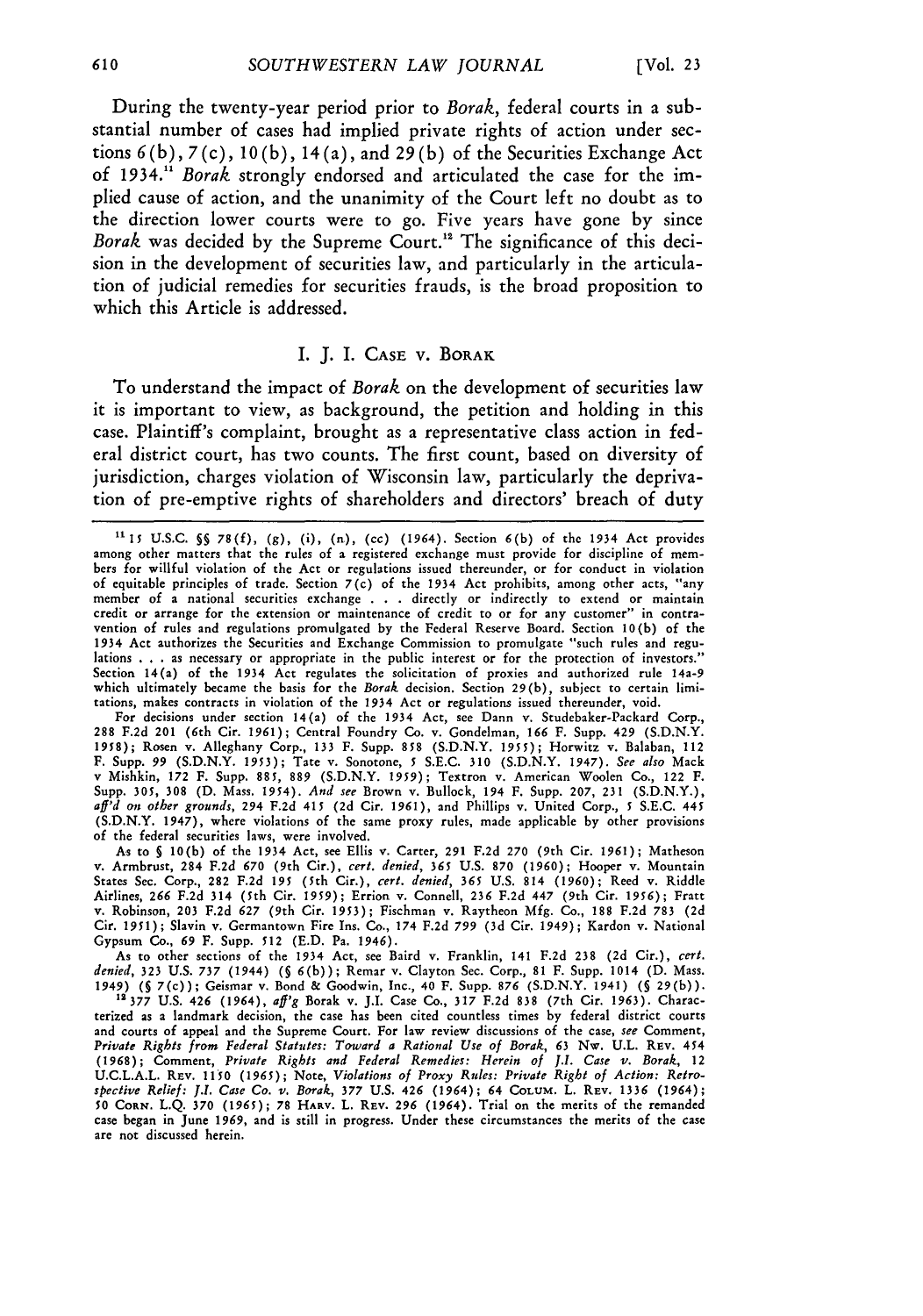to shareholders. The second count charges violations of the federal proxy rules<sup>13</sup> promulgated under sections  $14(a)$ <sup>14</sup> and  $10(b)$ <sup>15</sup> of the Securities Exchange Act, based on section **27** jurisdiction.'" Upon plaintiff's refusal to provide security-for-costs previously ordered on the basis that the first count stated a derivative and not a representative action, and that accordingly the Wisconsin security-for-cost statute was applicable, this count was dismissed by the trial court.<sup>17</sup> Relying on *Dann v. Studebaker*<sup>18</sup> the court held as to the second count that its jurisdiction was limited to declaratory relief and that if plaintiff succeeded in securing declaratory judgment, further relief would await action in the Wisconsin state courts. It also held that the claim based on section 10 (b) of the Securities Exchange Act was outside the scope of the order permitting plaintiff to file an amended pleading. "

The Seventh Circuit reversed,<sup>20</sup> holding that: (1) count I stated a representative cause of action for redress of rights as individual Case stockholders; (2) *Dann v. Studebaker* was wrong and that in an implied cause of action the court could grant all necessary relief, both prospective and retrospective; (3) the Wisconsin security-for-cost statute was inapplicable to federally based claims; and (4) that the section 10(b) claim had no application to the facts alleged in the complaint.

Certiorari was granted by the United States Supreme Court as to one question only: Whether section 27 of the Securities Exchange Act authorizes a federal cause of action for rescission or damages to a corporate stockholder where a consummated merger was authorized pursuant to the

**1415 U.S.C. §** 78n(a) **(1964):**

the protection of investors. **'515 U.S.C. §** 78j(b) (1964):

It shall be unlawful for any person, directly or indirectly, by the use of any means or instrumentality of interstate commerce or of the mails, or of any facility of any national securities exchange

(b) To use or employ, in connection with the purchase or sale of any security registered on a national securities exchange or any security not so registered, any manipulative or deceptive device or contrivance in contravention of such rules and regulations as the Commission may prescribe as necessary or appropriate in the public interest or for the protection of investors.

**1615** U.S.C. **§** 78aa (1964):

The district courts of the United States . . . shall have exclusive jurisdiction of violations of this chapter or the rules and regulations thereunder, and **of** all suits in equity and actions at law brought to enforce any liability or duty created by this chapter or the rules and regulations thereunder **....**

1 7 WIs. **STAT. §** 180.405 **(1957)** provides in part:

**(4)** In any action brought in the right of any foreign or domestic corporation by the holder or holders of less than **3** percent of any class of shares issued and outstanding, the defendants shall be entitled on application to the court to require the plaintiff or plaintiffs to give security for the reasonable expenses, including attorney's fees.<br><sup>18</sup> 288 F.2d 201 (6th Cir. 1961).

<sup>19</sup> The court also entertained doubt as to whether a § 10(b) action would lie.

**20317 F.2d 838** (7th Cir. 1963). The case was taken as an interlocutory appeal under 28 U.S.C.A. **§** 1292(b) **(1966).**

**<sup>&</sup>quot;aSEC** Reg. 14A, **17** C.F.R. **§§** 240.14a-1 to **-7 (1968).**

<sup>(</sup>a) It shall be unlawful for any person, by the use of the mails or **by** any means or instrumentality of interstate commerce or of any facility of any national securities exchange or otherwise to solicit or to permit the use of his name to solicit any proxy or consent or authorization in respect **of** any security . . . registered on any national securities exchange in contravention of such rules and regulations as the Commission may prescribe as necessary or appropriate in the public interest or for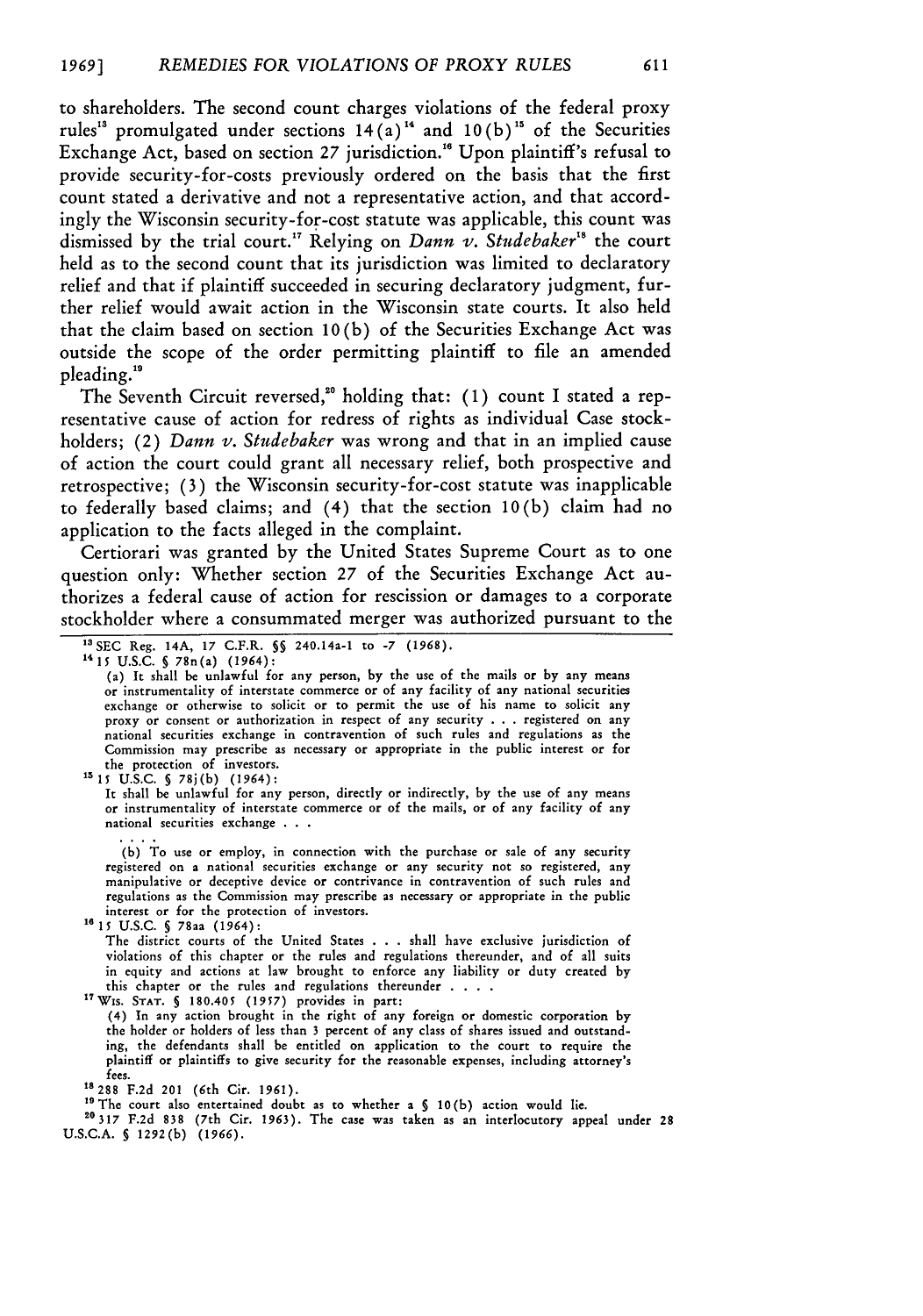use of a proxy statement allegedly containing false and misleading statements in violation of section 14 (a) of the Act? The Supreme Court holding in *Borak* may be briefly summarized in three points. First, a private cause of action will be implied from a violation of duties imposed by the Securities Exchange Act. Second, a private cause of action may be brought either as a derivative or representative action on behalf of shareholders *(Howard v. Furst"'* was silently but definitely overruled). Third, and most important to this Article, federal courts may grant whatever relief is necessary under the circumstances, including recission and damages, to effect the purposes of the Act *(Dann v. Studebaker* was expressly overruled'). With relation to the scope of relief which federal courts could grant, the Supreme Court stated that:

[U]nder the circumstances here it is the duty of the courts to be alert to provide such remedies as are necessary to make effective the congressional purpose.<sup>23</sup>

[T]he overriding federal law applicable here would, where the facts required, control the appropriateness of redress despite the provisions of state corporation law for it 'is not uncommon for federal courts to fashion federal law where federal rights are concerned' *Textile Workers v. Lincoln Mills, 353* U.S. 448, *457 (1957).24*

#### **II. APPLICATIONS OF BORAK**

*Standing To Sue in a Borak-Type Action.* When referring to a Borak-type case, as that term is now used, we mean a private cause of action to enforce the proxy rules and regulations issued under section 14 (a) of the Securities Exchange Act. While *Borak* dealt only with section 14(a), the logic of that decision by a unanimous Court makes clear that a private cause of action exists under other sections of the Act such as *6* (b), 7 (c), 10(b), and **29(b).5** The *Borak* case takes on added significance when read in conjunction with the Supreme Court's recent decision in the *National Securities* case." This case holds that the fraudulent purchase and sale prohibitions of section **10** (b) of the Securities Exchange Act also apply to stock exchanged in a merger and that false and misleading proxy statements may constitute a violation of the provisions of section 10(b). Thus, practically speaking, cases involving mergers normally brought under section 14 (a) may also be brought under section **10** (b).

The *National Securities* decision is of particular significance with relation to remedies since most discussion by courts of the scope of relief in private causes of action has been in cases involving section **10** (b). The Court expressly left open the question of whether there was a private cause of action for a **10** (b) violation, although every court of appeals in the coun-

 $\epsilon = 1/\sqrt{2}$ 

**<sup>2&#</sup>x27; 238 F.2d** *790* **(2d Cir. 1956).**

*<sup>22</sup>* **377 U.S. at 434.**

*<sup>2</sup> <sup>3</sup> 1d.* at 433. *4 1 1d.* at 434.

*<sup>2</sup>See* note 11 *supra.* **"6SEC v.** National Sec., Inc., **393 U.S. 453** *(1969).*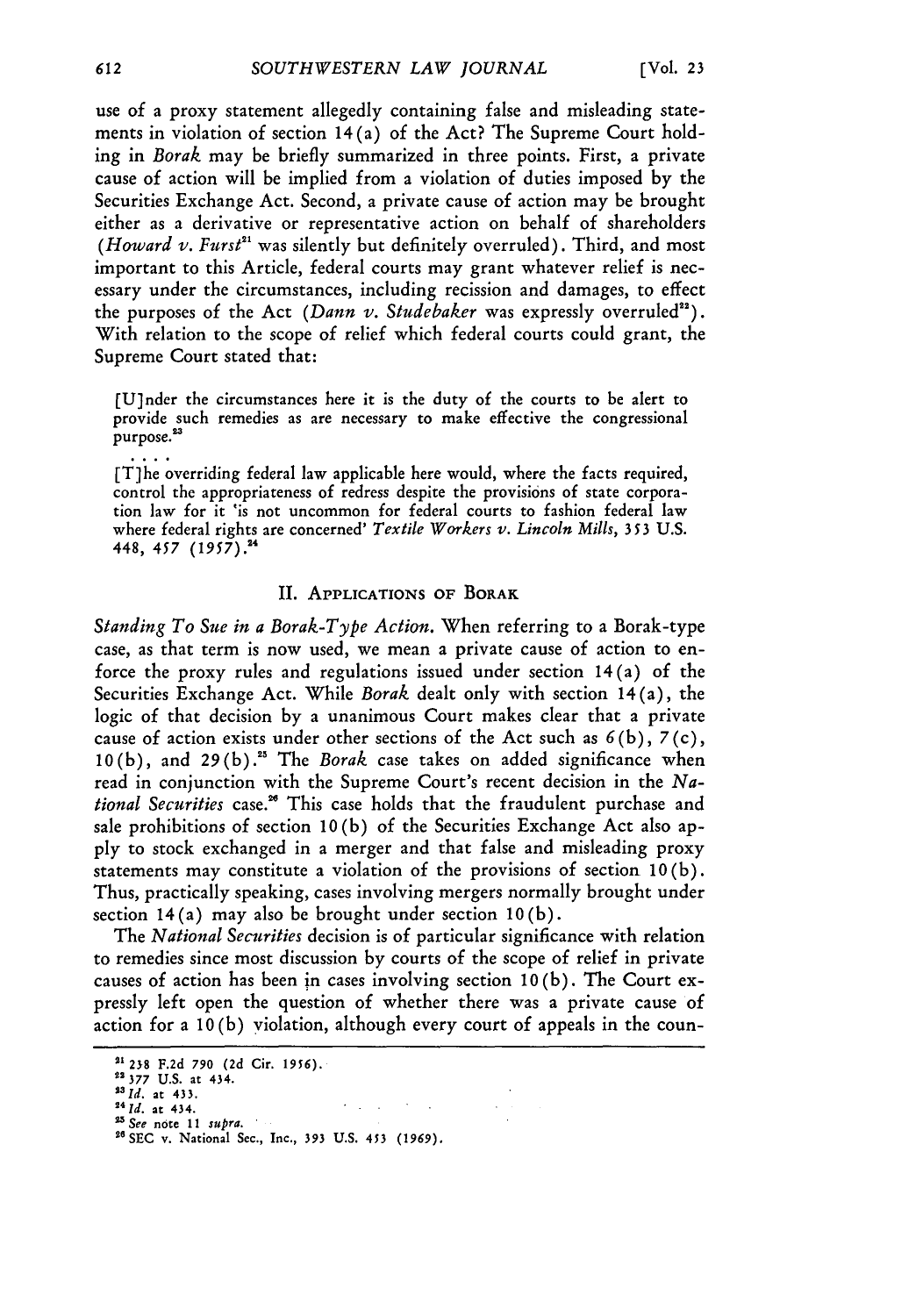try has ruled that such a remedy does exist." The rationale of *Borak* strongly indicates that when this issue is squarely presented to the Supreme Court there will be a holding that there *is* a private cause of action for a violation of section  $10(b)$ .<sup>28</sup>

The full scope of the *Borak* case may be obscured by the fact that the plaintiff in the case was a minority shareholder. Standing to assert a *Borak* right of action is not limited to minority shareholders. It makes no difference who is soliciting or receiving proxies if the end result is a misinformed or uninformed vote by security holders. Interference or frustration of suffrage may involve not only a direct infringement of the individual rights of the shareholder, but also may harm a corporation whose future may be determined by such a vote. The implied private cause of action belongs both to corporations and to individuals whose proxies are illegally solicited. The right thus extends to dissident or insurgent security holders, to management through direct corporate action as distinguished from derivative actions,<sup>29</sup> and to suits by one shareholder group against another.<sup>30</sup>

*Elements and Defenses of a Borak-Type Action.* What are the elements of a *Borak-type* action?" Regarding two elements there is no conflict of opinion: There must first be a showing that the proxy solicitations were subject to section 14(a) of the Securities Exchange Act, and second, there must be a showing of infringement of suffrage rights with relation to the transaction of materials (the inclusion of materially misleading statements or omission of materially correct statements) in violation of the proxy rules. A third element, about which there has recently developed a significant split of judicial opinion, is that the misleading proxy materials must have played a significant or causal role in the transaction. In *Borak* this question was summarily resolved by the Court's statement that the "causal relationship of the proxy material and the merger are questions of fact to be resolved at the trial."32

In general, this element of causation has been the least clearly delineated by the courts. In *Laurenzano v. Einbender*<sup>33</sup> the test laid down was whether the proxy materials have a transactional function and are not randomly present in the context of the transaction. Expressed in the simplest terms, there must be a showing that "but for" the voting of the proxies secured by the misleading statement the transaction would not have been approved.<sup>84</sup>

*"See* Lockwood, *Corporate Acquisitions and Actions Under Sections 10(b) and 14 of the Securities Exchange Act of 1934,* 23 Bus. LAw. **365** (1968). "2 **377 U.S.** at 431.

3"264 F. Supp. 356 (E.D.N.Y. **1966).**

<sup>34</sup> For a definitive treatment of cases involving the "causal connection" requirement, see L. Loss, SEcuRITIEs REGULATnON **2433-39** (Supp. **1969).** For considered treatment of causation in a **§** 10(b) case, see Globus, Inc. v. Jaroff, **271** F. Supp. **378** (S.D.N.Y. 1967). Even where defendants controlled more than a majority of voting stock the proxies may well have a'transactional function, since an unfavorable vote from minority stockholders might have caused defendants to re-

**<sup>&</sup>quot;** Cases are collected in Ruder, *Texas Gulf Sulphur-The Second Round: Privity and State of Mind in Rule lob-5 Purchase and* Sale *Cases,* **63** Nw. **U.L.** REV. 423, 431 n.46 (1968). **"8** In this opinion I am supported by Professor Ruder, *id.* **at** 432.

<sup>&</sup>lt;sup>28</sup> In this opinion I am supported by Professor Ruder, *id.* at 432.<br><sup>29</sup> Studebaker v. Gittlin, 360 F.2d 692, 696 (2d Cir. 1965); Goodrich Rubber Co. v. N.W. Indus., 406 F.2d **755** (2d Cir. **1969);** Studebaker Corp. v. Allied Prod. Corp., 256 F. Supp. **173** (W.D. Mich. 1966).

<sup>&</sup>quot;°Union Pac. R.R. v. Chicago & N.W. Ry., **226** F. Supp. 400, 405 (N.D. Ill. 1964).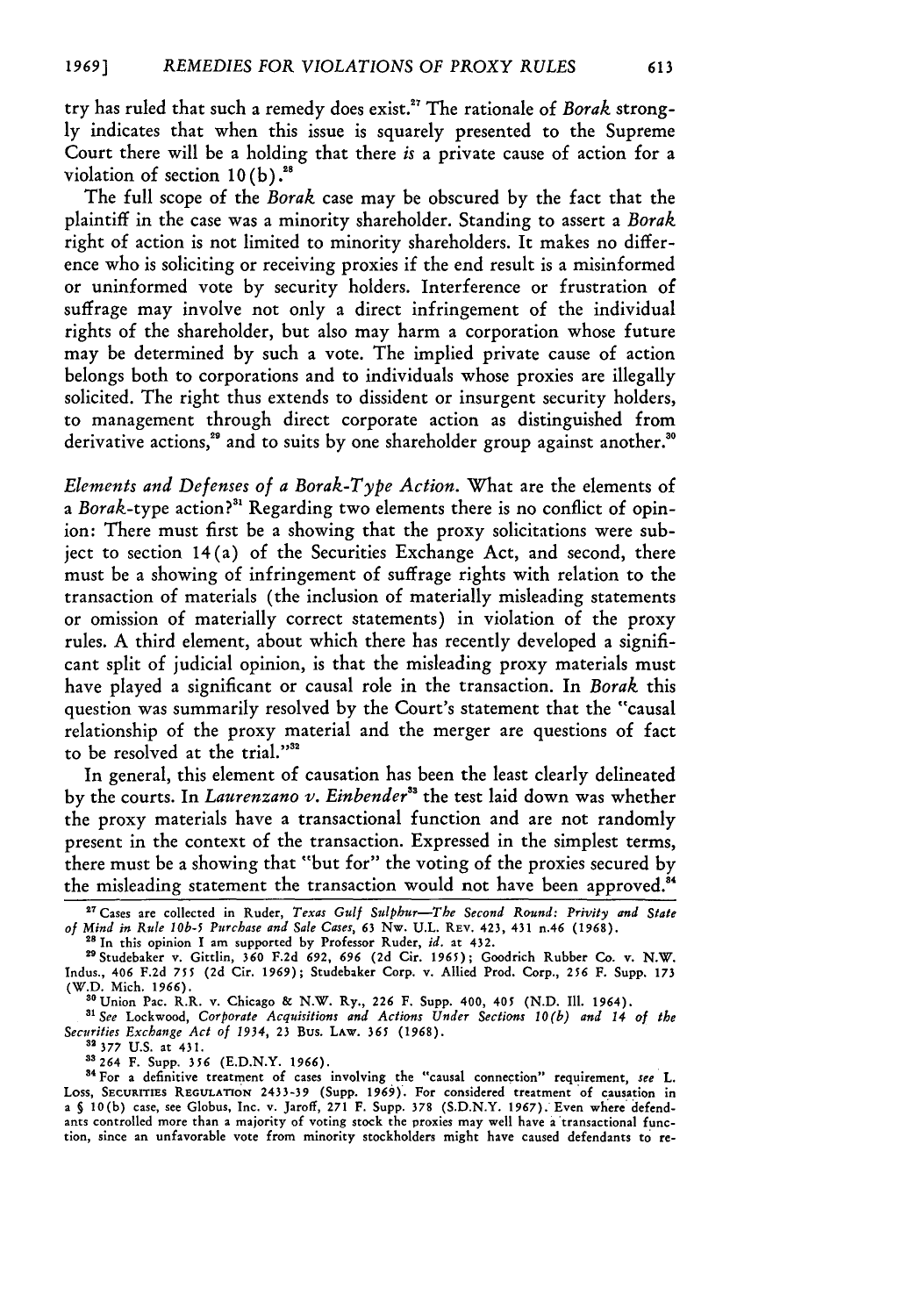In *Mills v. Electric Autolite Co.*,<sup>35</sup> a recent decision by the Seventh Circuit, the court ruled that notwithstanding its determination that the proxy materials were misleading in omitting a material fact, no relief could be given the plaintiff until the defendants were first given an opportunity to prove the merger was fair and equitable and to satisfy the court by a preponderance of probabilities that the merger would have received a sufficient vote even if the proxy statement had not been misleading. Should the defendants successfully carry that burden, no relief could be given plaintiff.<sup>36</sup>

The soundness of the *Autolite* decision is subject to serious question. The court focused its decision upon the question of whether the misleading statement and material omission caused the submission of sufficient proxies. The court recognized that this test closely parallels the common law fraud requirement of reliance on the representation and therefore stated: "Reliance by thousands of individuals, as here, can scarcely be inquired into."<sup>37</sup> Faced with the dilemma of applying a representation-andreliance test the Seventh Circuit substituted as the appropriate testwhether or not a court could hold "by a preponderance of probabilities, that the merger would have received a sufficient vote even if the proxy statement had not been misleading in the respect found."<sup>38</sup> Such a determination would be made after receiving evidence from the defendants going to the fairness or merits of the terms of the merger. In effect, under *Autolite* the controlling factor becomes the fairness of the plan of merger. Presumably if the court finds that the plan is fair, it could then conclude that there is a greater probability that the shareholders would have voted favorably for the plan even if the proxy statement had made all material disclosures. Fairness of the plan, if established, becomes an absolute defense, even if it is conceded that the proxy statement violates section 14 and the proxy rules.

The injection of the fairness of a plan of merger as a measure of reliance or as a causal factor masks an important issue. That issue is whether there is a remedy for violation of the proxy rules even if the plan of merger is fair. Where corporate suffrage rights are violated, *Borak* contemplates some remedy. To give a wrongdoer who has obtained proxies by misleading statements another opportunity to validate a vote by showing that the merger was fair and equitable and to argue that by a "preponderance of probabilities" the merger would have received a sufficient vote even if the proxy statement was not misleading, effectively negates any remedy. In developing a federal common law in this field, courts must derive the essence thereof from statutes or clearly expressed legislative purpose. But nothing in the Securities Exchange Act, its history, or its purpose supports the *Autolite*

*3 8 1d.* at 436.

consider their merger plans. Laurenzano v. Einbender, **264** F. Supp. **356, 362 (E.D.N.Y. 1966);** Swanson v. American Consumer Indus., CCH FED. SEC. L. REP. J 92,458 (7th Cir. Aug. 13.<br>1969). See also Weber v. Bartle, 272 F. Supp. 201, 204 (S.D.N.Y. 1967). *Contra*, Barnett v. Anaconda Co., 238 F. Supp. **766 (S.D.N.Y.** *1965).*

**<sup>&</sup>quot;5403 F.2d** 429 (7th Cir. **1968),** *cert. granted,* **394 U.S.** *971* **(1969).**

**s8 <sup>4</sup> <sup>0</sup> <sup>3</sup>F.2d at** 436.

*<sup>&</sup>quot; Id.* **at 436 n.10.**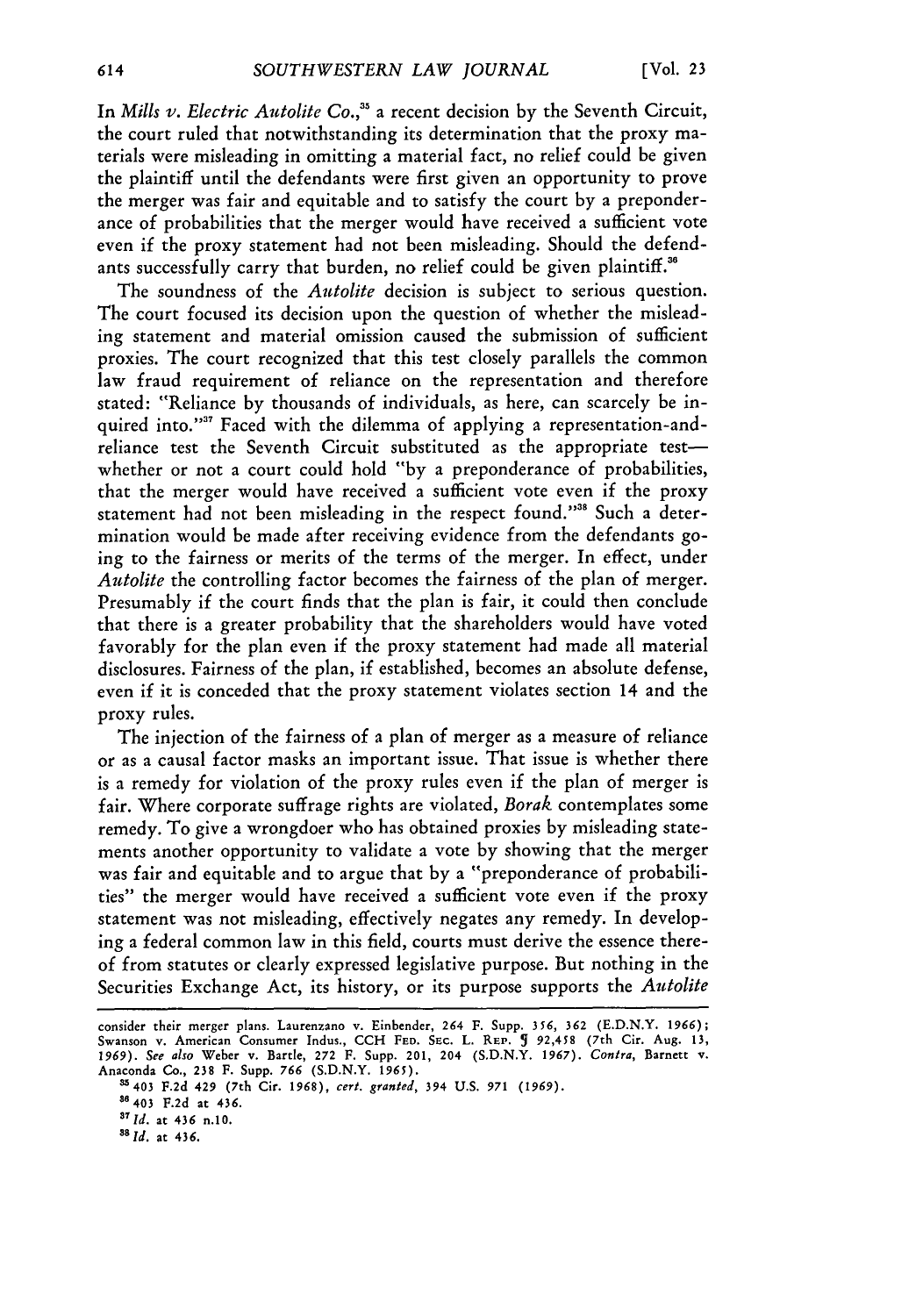holding. The decision in fact runs counter to the congressional purpose to protect investors in their corporate suffrage rights.

The claimed "fairness of the plan of merger" was rejected as a defense in *Gerstle v. Gamble-Skogmo, Inc."* The proxy statement in that case justified the exchange of stock on comparative market values of the securities of the merging company when in fact the liquidating value of the assets of the acquired company would have required that a substantially higher price be paid to the shareholders of the acquired company. The district court said:

The plaintiffs in this case were prevented from exercising their right to decide whether to gamble and speculate upon the profits to be received from the sale of the remaining properties and to diversify the proceeds **....** The purpose of **§** 14(a) was to prevent such frustration of stockholders (H.R. Rep. No. 1383, 73d Cong., 2d Sess. 13, 14). The exercise of this right cannot be defeated by the mere promulgation of a fair plan in a merger proceeding. Nor can the remedy of restitution be defeated by such a defense.'

The court in *Gamble-Skogmo* discussed at length the element of reliance as causation in a *Borak-type* case. It concluded that to require stockholders by direct proof to establish sufficient reliance to validate a causal connection, would be to impose a prohibitive burden of proof in a publicly held corporation. The court placed the burden on the defendant to show absence of "either reliance or causation on the part of the stockholders voting for the merger."<sup>41</sup> It concluded that causation may be inferred from the totality of the circumstances.

From its opinion, it seems that the *Autolite* court was concerned about the remedy-a fear that judgment for plaintiff would have resulted in setting aside the merger, even though the merger might have been in the best interest of the shareholders. I submit that there was another alternative to the very restrictive, and I believe unsound, precondition to relief laid down in *Autolite.* That alternative would have been to await determination by the trial court as to the remedy and to review that determination in the light of its findings. The trial court is not compelled to order recission or dissolution-some remedies serving a deterrence objective can be shaped by the trial court. For example, the *Gamble-Skogmo* court, after trial, ordered an accounting and restitution.<sup>42</sup>

*Remedies in Borak-Type Cases-General Considerations.* What are the remedies available in a *Borak-type* case, assuming plaintiff is able to establish the elements of a cause of action? Perhaps it would serve some purpose to view the matter of remedies in its broadest terms.

 $^{39}$  CCH FED. SEC. L. REP. **5** 92,367 **(S.D.N.Y. Mar. 20, 1969).** 

**<sup>41</sup>** *Id.* at **97,748.**

**<sup>42</sup>***Id.* at *97,753.* The decision **by** the Fifth Circuit Court of Appeals in the Eastside Church of Christ v. National Plan, Inc., 391 F.2d *357* (5th Cir. 1968), is also of interest. In that case the defendant failed to register in compliance with section *15(a)* (1) of the Securities Exchange Act of 1934. The court held the transaction could be voided under **§** 29(b), that the plaintiffs need only show they were "in the class of persons whose interest the Act was designed to protect." They were not required to show harm suffered by failure to register. *Id.* at 362.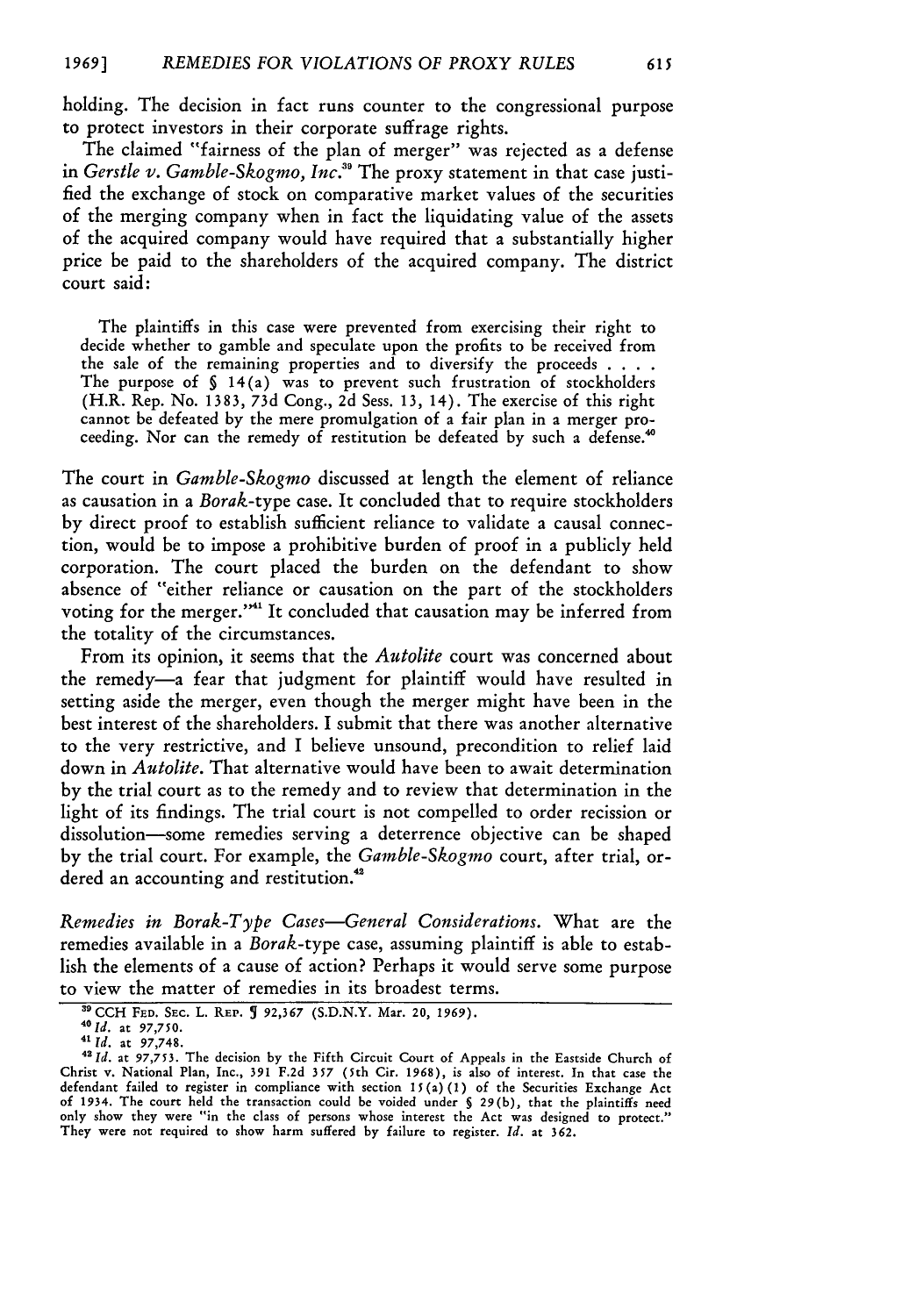*Borak* and *National Securities* in substance direct the federal courts, in the handling of private causes of action, to carry out the broad objectives of security statutes. The trend of decisions since *Borak* indicates that the courts will insist on standards of conduct consistent with the objectives of the statutes, and are prepared to encourage strong remedies to foreclose activities which defeat or frustrate these objectives. When I speak of courts, I am neither referring to all judges nor to all decisions. Although I know of no statistical study of outcomes of securities cases, I suspect a box-score would favor the defendant.<sup>43</sup> What I do refer to is the dominant trend of court decisions. The critics of this trend of opinions have a different basic approach. They look at the body of federal regulation and point to a pattern of regulation derived from the express language of the statutes. They claim that, taken as a whole, the remedies therein specified should be adequate, and that in any event Congress did not intend to go further.<sup>44</sup> On the other hand, significant decisions of the courts place emphasis on the broad purpose of the relevant statutes-the protection of investors. It is that stated purpose which provides the rationale for *Borak* and other landmark decisions.

The difference in approach may be explained to some extent by the fact that the cases that come before the courts frequently are shockers, sometimes involving blatant and raw kinds of fraud. If one does nothing more than read the *Wall Street journal* regularly he cannot help but be impressed by the substantial number of cases involving both small and large corporations and individuals of wealth and social position involved in questionable conduct. I do not mean to downgrade the great majority of securities traders who adhere to ethical standards. But the securities markets are still markets of speculation. They still hold out prospects for great profits made in a short time. Human nature being what it is, the urge to get rich quick or to enhance one's riches in a hurry, is an important factor. The ruthless, no-holds-barred attitude is best exemplified by the tactics used in the recent rash of take-over attempts, both successful and unsuccessful. The standards of conduct which have been and are likely to be developed by the courts will continue to be at variance with the mores of the market place. Ostensibly these standards will be derived from the statutes. They will continue to reflect the concern for the consequences or lack of restraint in securities transactions, particularly during this period of national history when so many millions of Americans have invested in securities. My reason for dwelling on court attitudes is my conviction that the remedies developed by the courts for violation of judicially established standards of conduct will reflect these attitudes.

<sup>&</sup>lt;sup>43</sup> For box-score on 10b-5 cases, see Comment, *Rule 10b-5 Corporate Mismanagement Cases:*<br>*Who Must Deceive Whom?*, 63 Nw. U.L. REv. 477, 495-98 (1968).

<sup>&</sup>quot;4Cohen, *"Truth in Securities" Revisited, 79* **HARV.** L. REV. 1340 *(1966);* Ruder, *Texas Gulf Sulphur-The Second Round: Privity and State of Mind in Rule* **I0b-5** *Purchase and Sale Cases,* 63 Nw. U.L. REV. 423 (1968); Ruder, Pitfalls in the Development of a Federal Law of Cor-<br>porations by Implication Through Rule 10b-5, 59 Nw. U.L. REV. 185 (1964).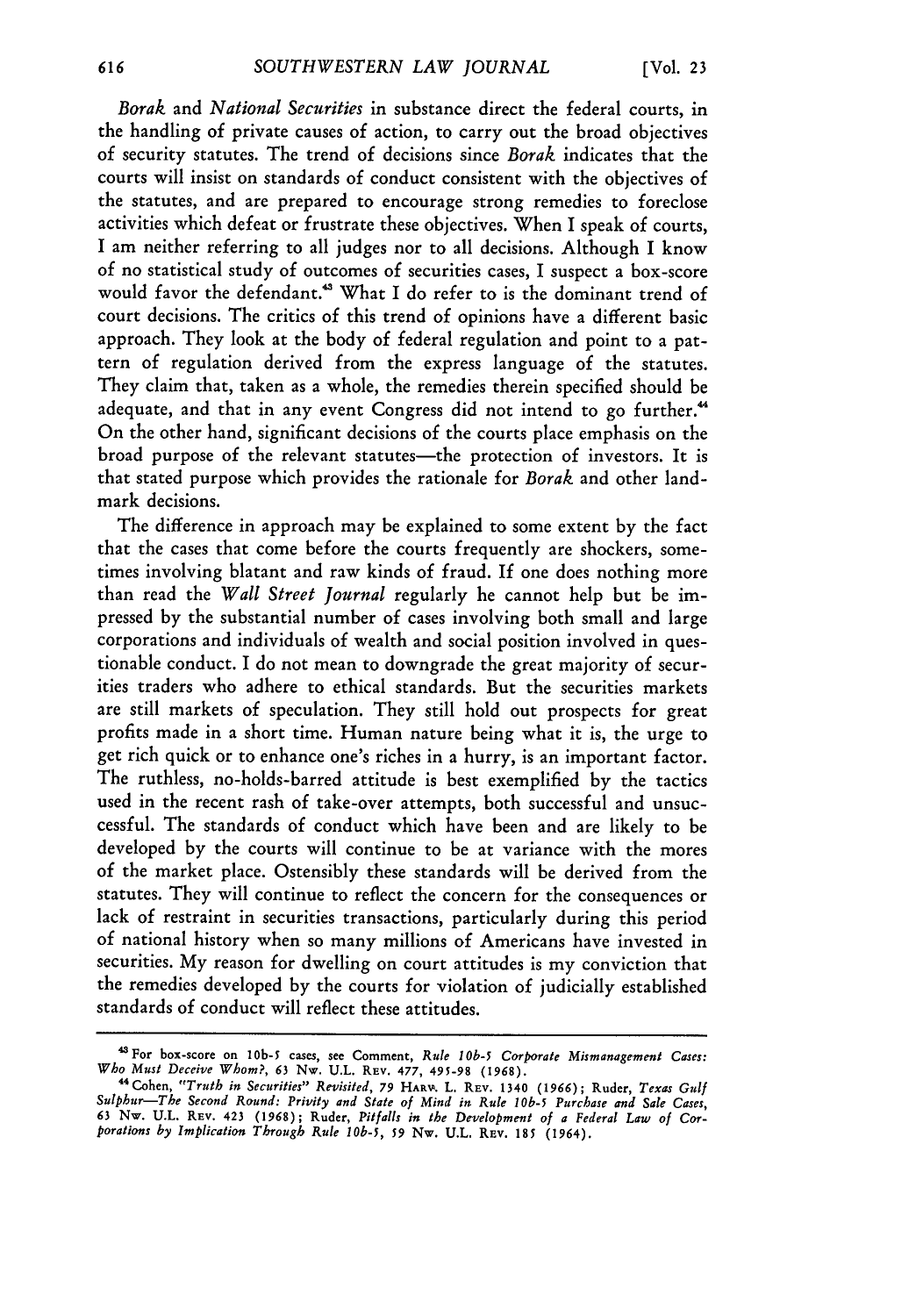*Securities Exchange Act Limitations in Private Causes of Action.* There are five sections of the Securities Exchange Act of 1934 which provide for remedies in private causes of action: sections  $9(e)$ ,<sup>45</sup>  $16(b)$ ,<sup>46</sup>  $18(a)$ ,<sup>4</sup> 28(a),<sup>48</sup> and 29(b).<sup>49</sup> The question arises as to whether in implied causes of actions, such as *Borak-type* cases, the remedies are limited to those specified in the 1934 Act. The problem comes into better focus by considering the court decisions of section 10 (b) cases which deny or give effect to the section 28 (a) limitation on recovery to actual damages." The most recent case in this regard is *Green v. Wolf Corp.51* There the Second Circuit sustained a district court ruling striking from a section 10(b) complaint a claim for punitive damages. The court recognized that punitive damages are permitted under the 1933 Securities Act, but stated that the 1933 Act did not contain language similar to section 28 (a) of the 1934 Securities Exchange Act. The Second Circuit's principal rationale was that punitive damages can be justified only as retribution or as a deterrent measure, but that punitive damages are not needed as a deterrent in section **10** (b) cases since liability for actual damages may be very substantial. The purpose of retribution would not be served by imposing punitive damages against a publicly held corporation, then, because a heavy burden would fall on all stockholders.

The decisions against the imposition of punitive damages are difficult to reconcile with decisions allowing a rescissional measure of damages which may return to plaintiff not only his original investment but also a substantial windfall. Nor can these decisions be reconciled with the *Borak* and *National Securities* holdings that federal courts have broad discretion in shaping the relief necessary and can specifically grant rescission-a remedy not specified in any of the provisions of the 1934 Act.

**48 15** U.S.C. **§** 78bb(a) (1964) provides in part:

The rights and remedies provided by this chapter shall be in addition to any and all other rights and remedies that may exist at law or in equity; but no person permitted to maintain a suit for damages under the provisions of this chapter shall recover, through satisfaction of judgment in one or more actions, a total amount in excess of his actual damages on account of the act complained of.

49 15 **U.S.C. §** 78cc(b) (1964) provides that contracts made in violation of the 1934 Act are void under certain circumstances.

<sup>50</sup> Meisel v. North Jersey Trust Co., 216 F. Supp. 469 (S.D.N.Y. 1963); Kohler v. Kohler 208 F. Supp. **808 (E.D.** Wis. 1962), *aff'd,* **319 F.2d** 634 (7th Cir. 1963) **(§** 28(a) limits recovery to actual damages and bars punitive damages). *Contra,* Myzel v. Fields, 386 **F.2d** 718, 747-48 (8th Cir. 1967); Janigan v. Taylor, 344 **F.2d** 781, 786-87 (1st Cir. 1965); Hecht v. Harris, Upham & Co., **283** F. Supp. 417, 444-45 **(N.D.** Cal. 1968); Baumel v. Rosen, 283 F. Supp. 128 **(D.** Md. 1968) (rescissional damages are not barred **by §** 28(a)). <sup>51</sup> CCH **FED.** SEc. L. RaP. **5** 92,321 (2d Cir. Dec. *9,* 1968).

<sup>4\*</sup> *15* U.S.C. **§** 78i(e) (1964) provides that a willful violator of prohibitions against manipulation of securities prices is liable to any purchaser or seller of such affected securities; security for costs is provided; and the time span for enforcing liability is within one year after discovery of facts constituting the violation and within three years after such violation.

*<sup>46</sup>***15** U.S.C. **§** 78p(b) (1964) provides that the issuer of stock, or any owner of security of issue (if issuer fails to bring suit within **60** days after request) may sue for short-swing profits of insider; statute of limitations commences two years after the date the profit was realized.

<sup>47</sup>**15** U.S.C. **§** 78r(a) (1964) provides a cause of action for damages accruing to any person relying on a false and misleading application, report, or document or any undertaking in a registration statement, for purchases or sales of securities; security for costs is provided, and the statute of limitations is the same here as **for §** 9(e).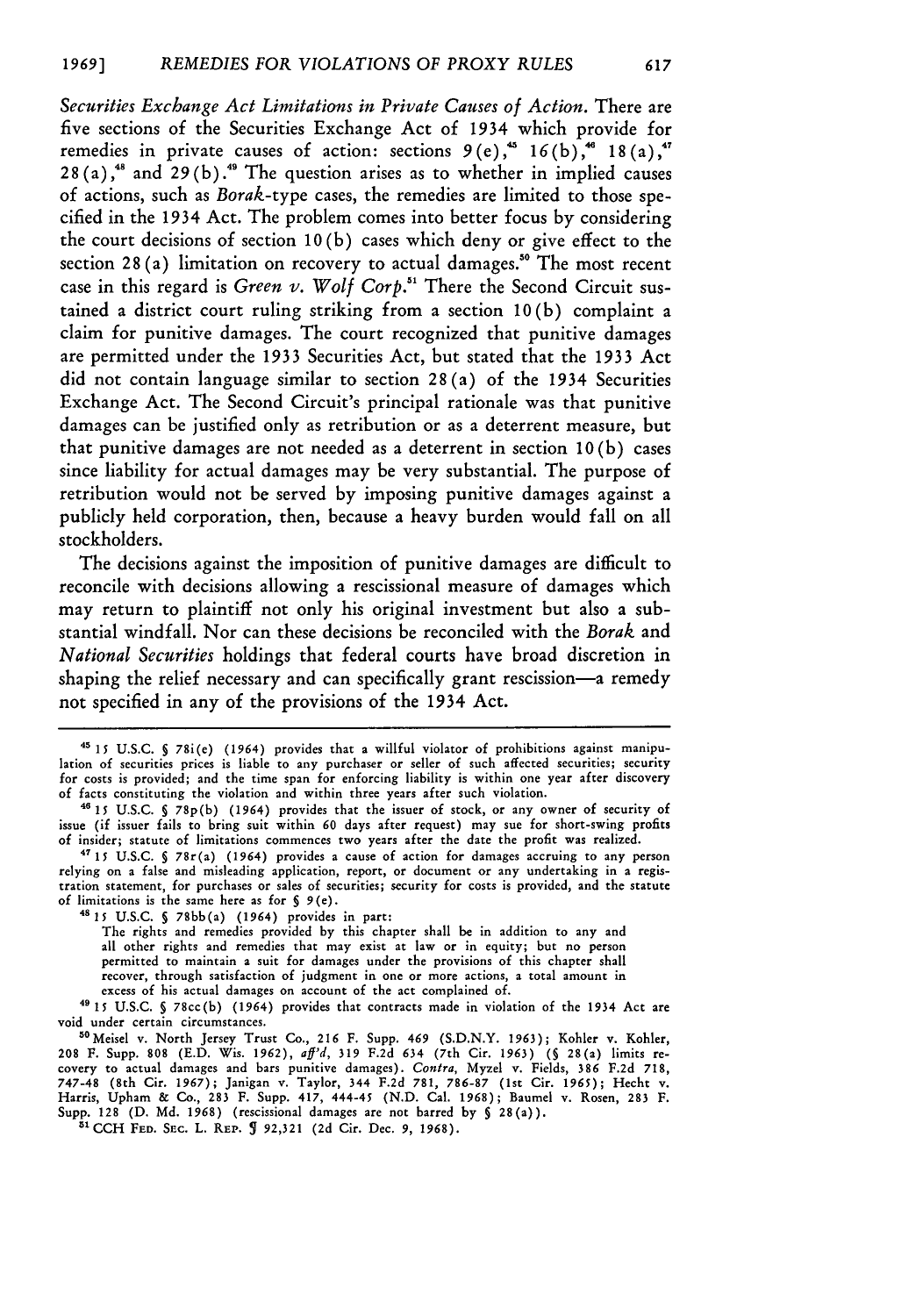## III. **THE NATURE OF AVAILABLE** REMEDIES IN PRIVATE **ACTIONS**

The Securities Exchange Act of 1934 is silent as to remedies in private actions brought under sections 14(a) and 10(b). Courts have applied a substantial battery of remedies which lend themselves to discussion in two categories-premerger and postmerger.

*Premerger Remedies.* The injunctive remedy has been used extensively by the courts as a way of granting therapeutic relief. The courts have freely granted injunctions prior to consummation of the transaction for a variety of purposes: to postpone shareholder meetings," to require supplementation or correction of proxy materials with reservation of jurisdiction to oversee solicitation of proxies,<sup>53</sup> to enjoin a state court action and restrain the use of stockholders' authorizations to obtain inspection of stockholder's list where obtained without compliance with the proxy rules,<sup>54</sup> and to enjoin use of proxies obtained by false or misleading materials." Injunctive relief before a merger is a feasible remedy when the plaintiff is a corporation or a substantial group of shareholders. In the typical suit by a minority shareholder, the requirement of posting bond exposes the shareholder to financial risk most minority shareholders cannot assume. Hence, in most of these cases no such injunctive relief is sought. Here is an area for judicial innovation. In the interest of effective justice, premerger relief should be encouraged. Early termination of litigation clearly benefits the corporations involved, their shareholders, and overburdened courts. The mandate of *Borak* to devise effective relief would justify a court, satisfied that a sufficient showing has been made to warrant the issuance of a preliminary injunction, in requiring only a nominal bond.

*Postmerger or Retrospective Relief.* As stated before, most discussion concerning remedies has occurred in section **10(b)** cases. Within these decisions, most courts have held that a rescission or return to the *status quo ante* would be ordered when the defendant has not disposed of the securities, or as an alternative courts have allowed a rescissional measure of damages, including accretions to value." *National Securities* established the appropriateness of rescission as a remedy.<sup>57</sup> Recently great anxiety has been expressed concerning the great potential liability for damages in nonprivity situations.<sup>58</sup> This anxiety has led to suggestions that the remedy

<sup>53</sup> Studebaker Corp. v. Allied Prods., 256 F. Supp. 173 (W.D. Mich. 1966)<br><sup>54</sup> Studebaker v. Gittlin, 360 F.2d 692 (2d Cir. 1966).

<sup>55</sup> Union Pac. R.R. v. Chicago & N.W. Ry., 226 F. Supp. 400, 414 (N.D. Ill. 1964); Willough-<br>by v. Port, 182 F. Supp. 496 (S.D.N.Y.), *modified and aff'd*, 277 F.2d 149 (2d Cir. 1960)<br>SEC v. May, 134 F. Supp. 247 (S.D.N.Y

<sup>56</sup> As stated in Janigan v. Taylor, 344 F.2d 781 (1st Cir. 1965), "It is more appropriate to give the defrauded party the benefit of windfalls than to let the fraudulent party keep them."<br>Id. at 786, cited with approval i

*<sup>57</sup>See* note 26 *supra,* and accompanying text.

**"8SEC** v. Texas Gulf Sulphur Co., 401 F.2d **833,** *864-69* (2d Cir. 1968) (Friendly, **J.,** concurring); Knauss, *Disclosure Requirements--Changing Concepts of Liability,* 24 Bus. **LAW.** 43,

<sup>&</sup>lt;sup>58</sup> Henwood v. SEC, 298 F.2d 641 (9th Cir.), cert. denied, 371 U.S. 814 (1962); Studebaker<br>Corp. v. Allied Prods., 256 F. Supp. 173 (W.D. Mich. 1966); Union Pac. R.R. v. Chicago &<br>N.W. Ry., 226 F. Supp. 400 (N.D. Ill. 196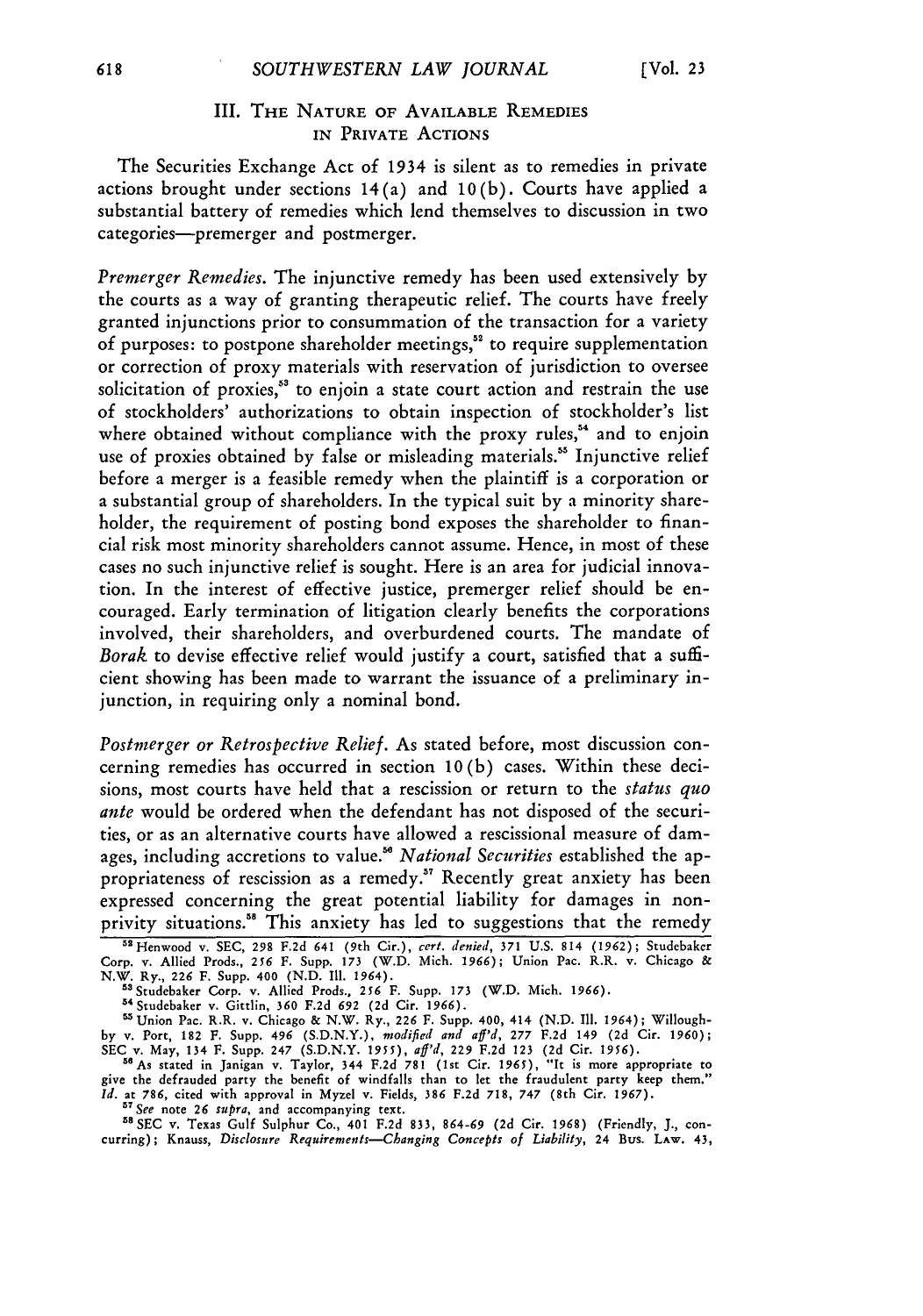be severely limited in such cases. I do not suggest that this anxiety is misplaced, but I think it does not take into account the broad discretion which lies in the trial courts, and in general the good judgment which may be anticipated on the part of our trial court judges. I would suggest that it is idle to attempt to formulate, in the abstract, restrictive principles for such cases. If restrictions are developed, they should be developed on a case-bycase basis. In the end, I have confidence in the outcome of this traditional process.

One conclusion that emerges from my review of section 14(a) cases, particularly concerning mergers or acquisitions, is that generalizations concerning retrospective relief do not provide much help, and reported decisions throw little light on the subject. The bulk of cases are usually settled after the trial court holds that the complaint states a cause of action and after some discovery has occurred. The settlements which have been made employ a variety of remedies which are somewhat suggestive. If any generalization can be made, I think it fair to say that the broad objective of the plaintiff is to secure a return to the *status quo ante* or, if this is not possible, that the corporation or the class of shareholders represented be made whole again. Since the relief must be custom-made to meet the necessities of the case, the array of remedies available include declaratory judgment, damages, accounting, restitution, rescission, mandatory and prohibitory injunctive relief.

A discussion of some illustrative situations may be of some help in analyzing the nature of available remedies. First, let us consider the case of self-dealing by officers or directors, such as the sale of corporate stock below actual value to directors or the grant of stock options or excessively high salaries in employment contracts made as a part of a merger plan. The relief in this case does not require that the merger be set aside, and the court is therefore presented with alternatives which do not involve drastic consequences. The most direct remedy in the case of self-dealing is an injunctive order which would direct cancellation of either the stock issued or the stock options and award damages for any benefits received thereunder in excess of the amounts paid for such stock or stock options. In the case of an employment contract, the terms of the contract can be voided or by injunctive order the court can direct that the terms of the contract be changed to eliminate the self-serving aspects.

A more difficult problem is presented when the securities of the corporation acquired in a merger or sale of assets have been grossly overpriced or the shareholders of the acquired company have been grossly underpaid. In this case the most effective remedy would be rescission or return to the *status quo ante.* Under *Borak* and the *National Securities* case, rescission can be ordered if the court finds that course of action desirable, necessary, and otherwise lawful. But there are, of course, practical problems in rescission. The complexities of securities litigation and the fact that they are

<sup>56-61 (1968) (</sup>suggesting alternative remedies); Painter, Inside Information: Growing Pains for<br>the Development of Federal Corporation Law Under Rule 10b-5, 65 COLUM. L. REW. 1361<br>(1965); Ruder, Texas Gulf Sulphur—The Secon 10b-5 Purchase and Sale Cases, **63 Nw. U.L. REV. 423** (1968).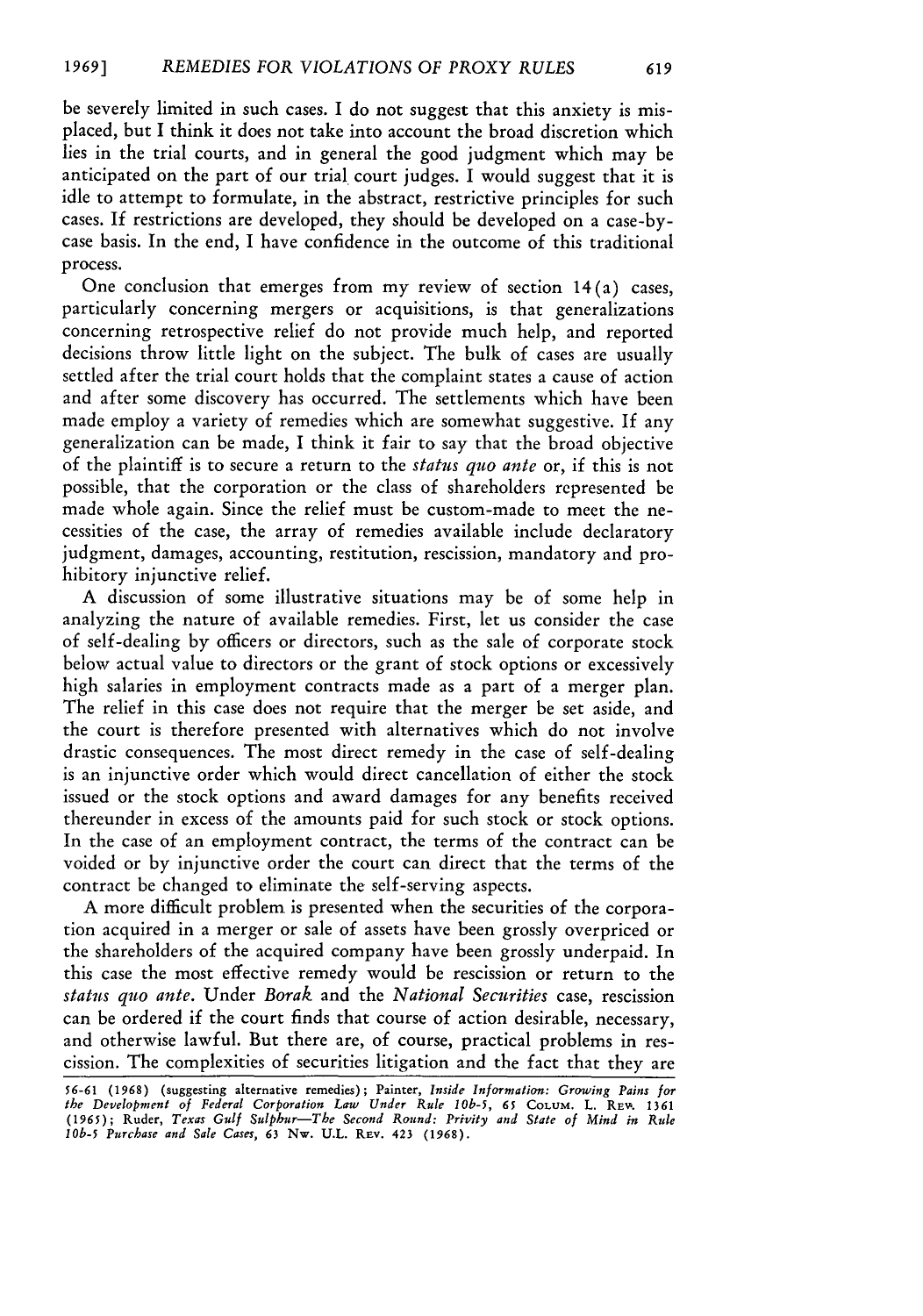thoroughly defended may result in a trial of the issues years after the consummation of the merger. For example, the decision in *Borak* was handed down more than seven years after the merger and the remanded case is still pending; the *National Securities* case was decided three and one-half years after the merger and still has to be tried on remand. Restoring the *status quo ante* after such a lapse of time may be an impossible task since the acquired company has lost its identity, its employees, its good will, and for all practical purposes it no longer exists.

Another situation which arises in section 14(a) cases involves the sale of corporate assets for inadequate consideration to a potentially insurgent group, or when an asset is purchased from an insurgent group at an excessive price, and the underlying objective of such sale or purchase is to maintain management control. In such a case rescission of the transaction can be ordered without jeopardizing the interests of the shareholders. If rescission is not possible because the assets have been sold, the court can assess damages on a rescissionary basis against both the insiders and the insurgent group in order that such damages be paid to the corporation. The court will not order rescission, and should not order rescission, where the impact will be adverse to the interest of the shareholders. It is highly unlikely that the deterrent effect of rescission will take precedence in a court's mind over the economic interest of all shareholders, including those represented by the plaintiff.

There are, however, alternatives to a rescission. In *Gamble-Skogmo* the court, concluding that the shareholders of the acquired corporation were underpaid for their shares, ordered an accounting and restitution. It held that the restitutional basis of recovery is the value of the property at the time the sale was consummated or a higher value at a subsequent time if the value of the property has thereafter fluctuated or additions have been made thereto."

Where an excessive price is paid and the interests of the shareholders in the acquiring company have been accordingly diluted, the court can meet this situation by an injunctive order directing that additional shares be issued to the shareholders of the acquiring company. A variety of devices of a similar character are available and have been used in settlement cases. A second alternative is an award of damages against the directors or insiders responsible for the fraud, payable to the corporation in derivative cases or to the defrauded class of shareholders in representative cases.

My final illustrative situation is the sale of a controlling interest as part of a merger plan when the merger serves no corporate purpose and the primary purpose is to enable the controlling shareholder to sell his stock on an over-priced basis to the acquiring corporation. Here, possible remedies include **(1)** rescission, (2) award of damages in favor of the minority shareholders of the acquired corporation, or (3) an award of damages in favor of the surviving corporation equal to the difference between the price paid the controlling shareholders and that paid to other shareholders,

aaCCH **FED. SEC.** L. REP. **5 92,367,** at *97,750* (S.D.N.Y. Mar. 20, *1969).*